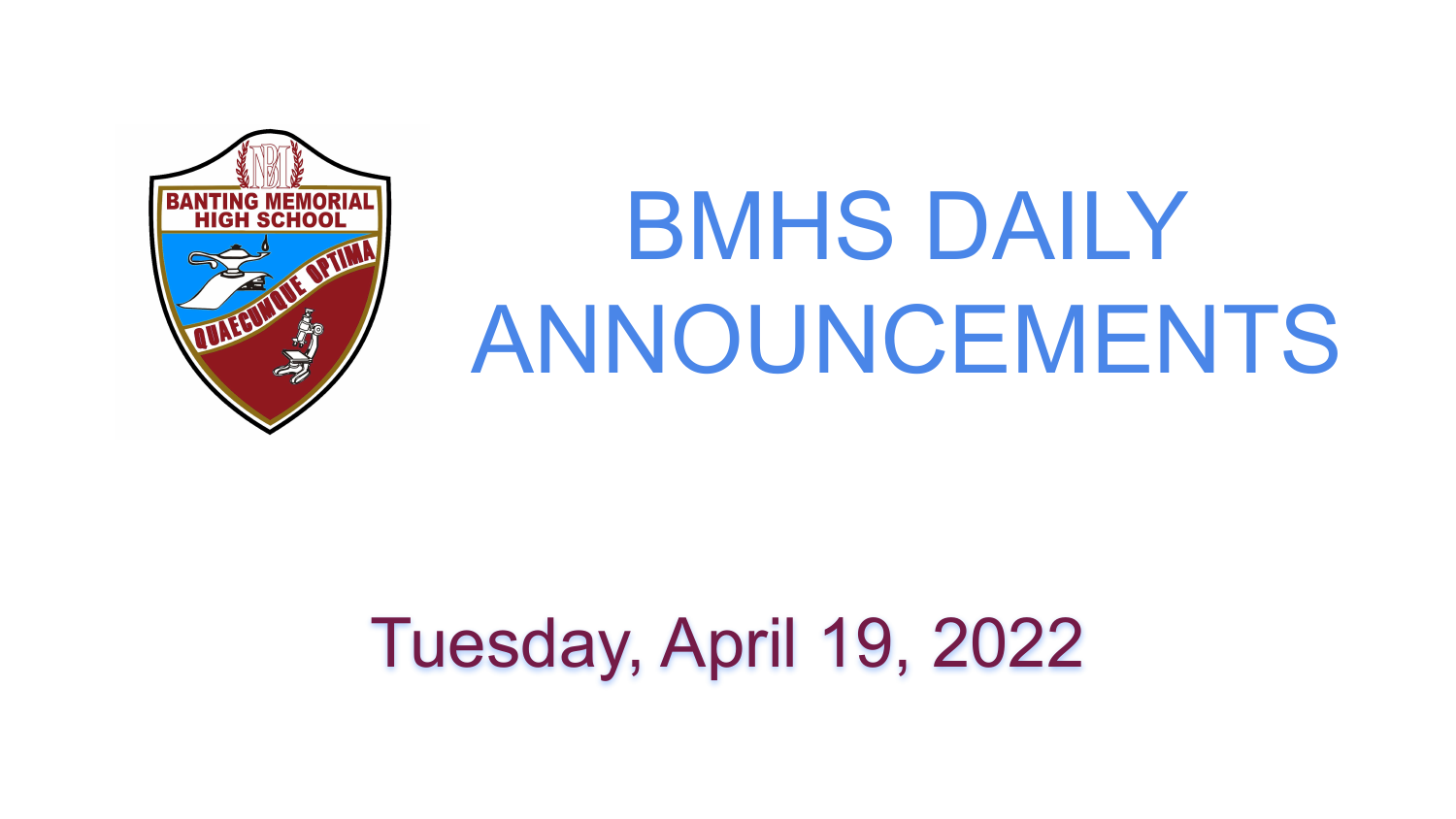### JOIN YOUR GOOGLE CLASSROOM



Tuesday, April 19, 2022



Google Classroom

Every student should join their graduating class' Google Classroom to stay up to date with grade specific announcements!

Grade 9 Class of 2025 - 7fdotgt

Grade 10 Class of 2024 - pqn6r6b

Grade 11 Class of 2023 - xmntytr

Grade 12 Class of 2022 - 5kuzhmr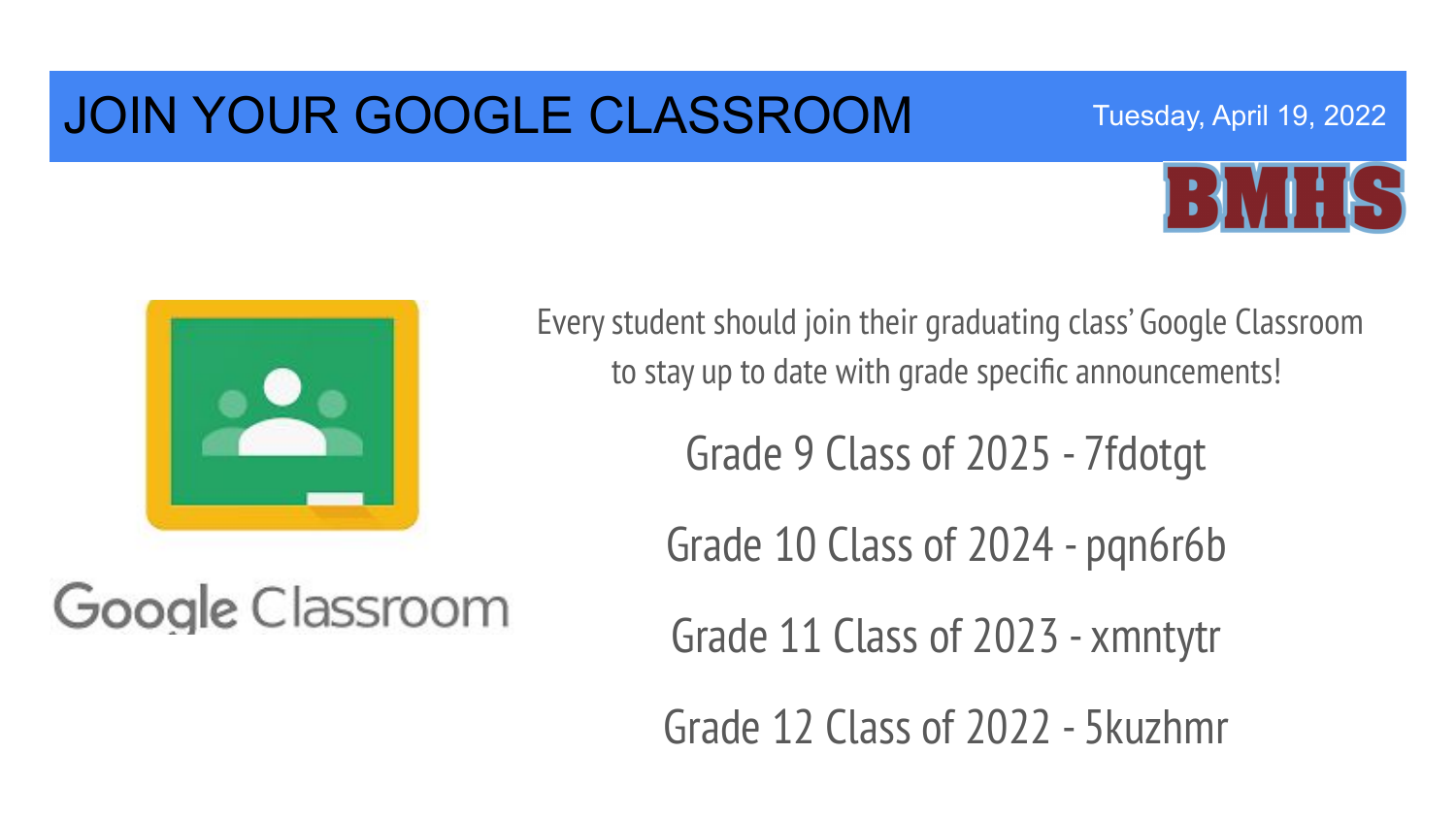

Reminder that all students must complete and pass the daily COVID-19 self-screening tool each day, prior to attending in-person learning.

Students will be asked, upon arrival at school, to confirm that it has been completed. QR Codes will also be posted outside the entrances to the school building.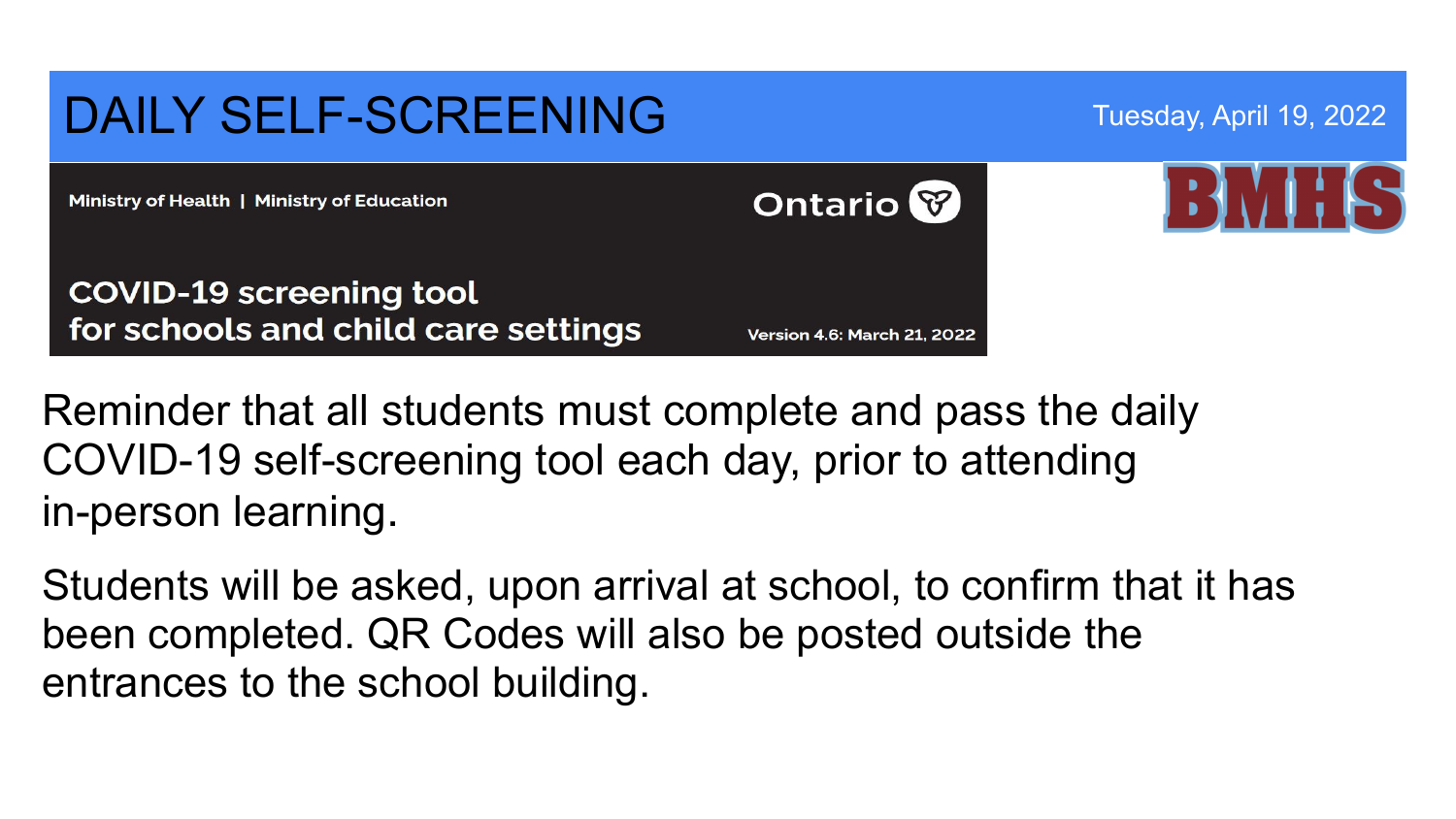### FASHION SHOW Tuesday, April 19, 2022

Let's celebrate our threads, our dreads, our scarves, our skirts, our shirts, our colours, our beads. Let's celebrate our cultural heritage together.

 This spring, the Equity Team is proud to announce Banting's first Cultural Diversity Fashion Show! If you or any of your friends are interested in participating, please follow the QR code on our posters around school or visit Room 138 or 216.



Photo credit:eventbrite.com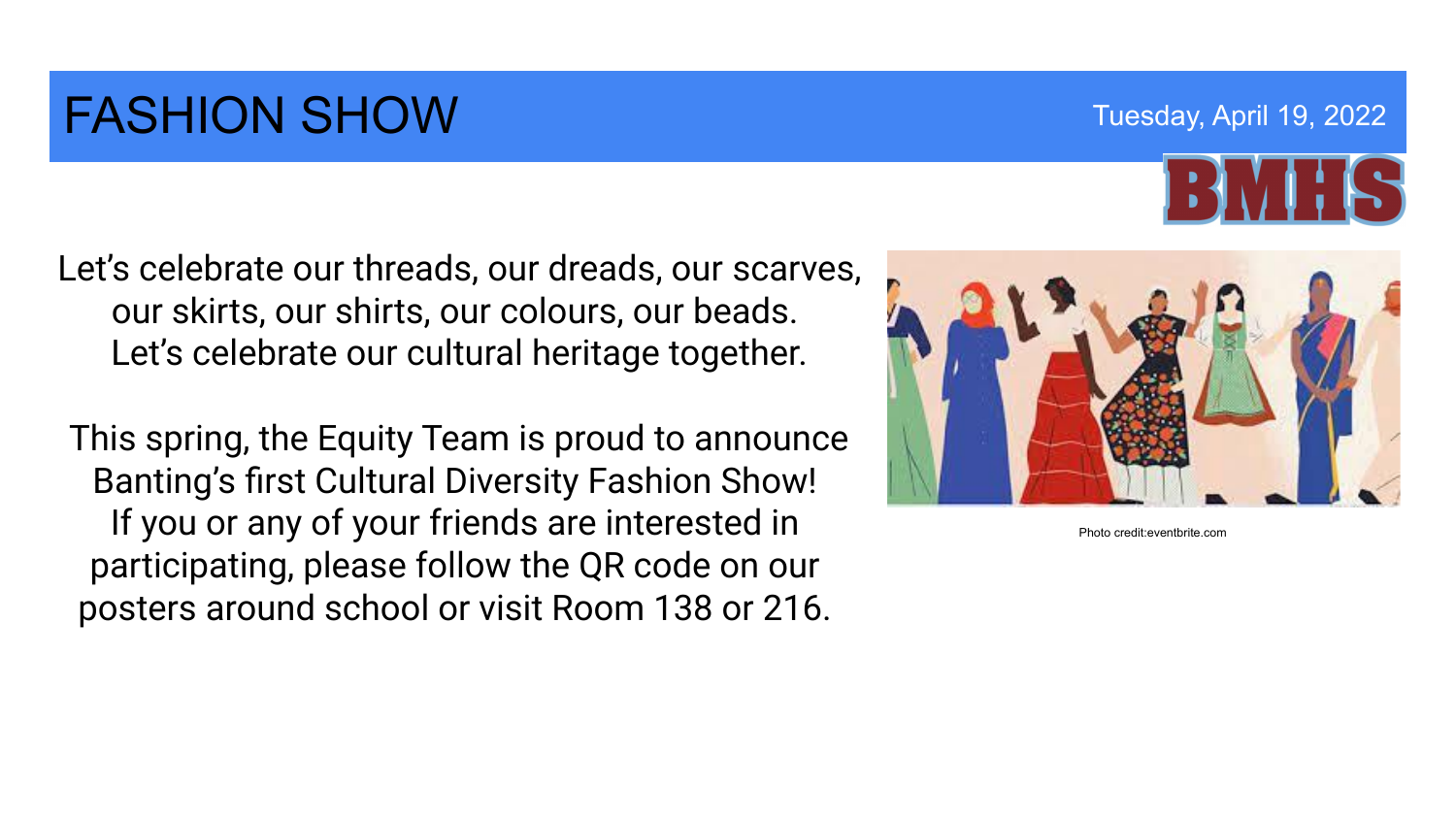### DANCE TEAM Tuesday, April 19, 2022

Dance team will be meeting today at 11am in room 167 and again at 2:30 to prep for our upcoming competition!

Attendance is mandatory!

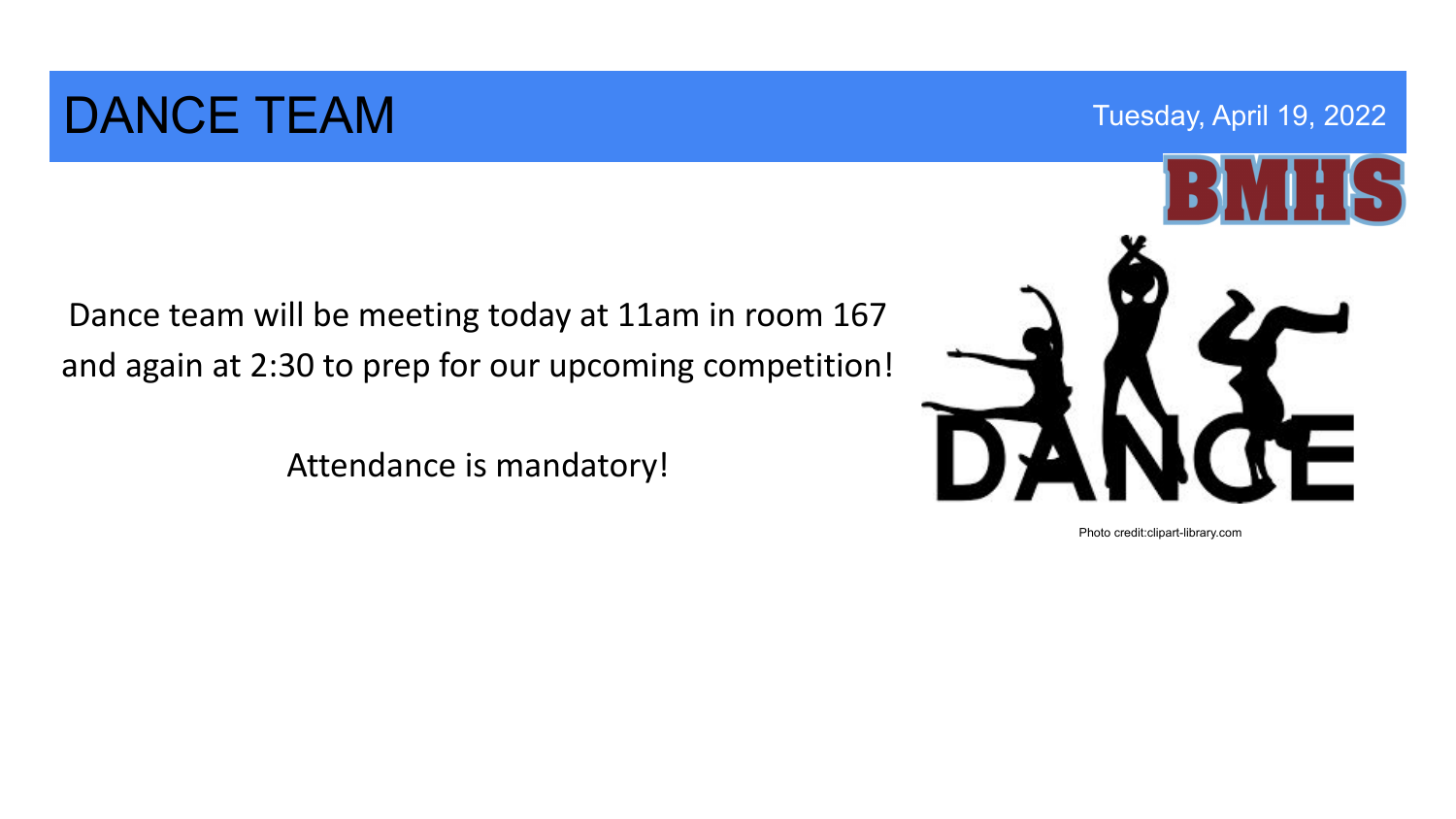### **INTRAMURALS** Tuesday, April 19, 2022



Attention Spikeball players!

The tournament starts this week, be sure to check the Intramural bulletin board later today to see your schedule. Good luck!!



Photo credit:p.facebook.com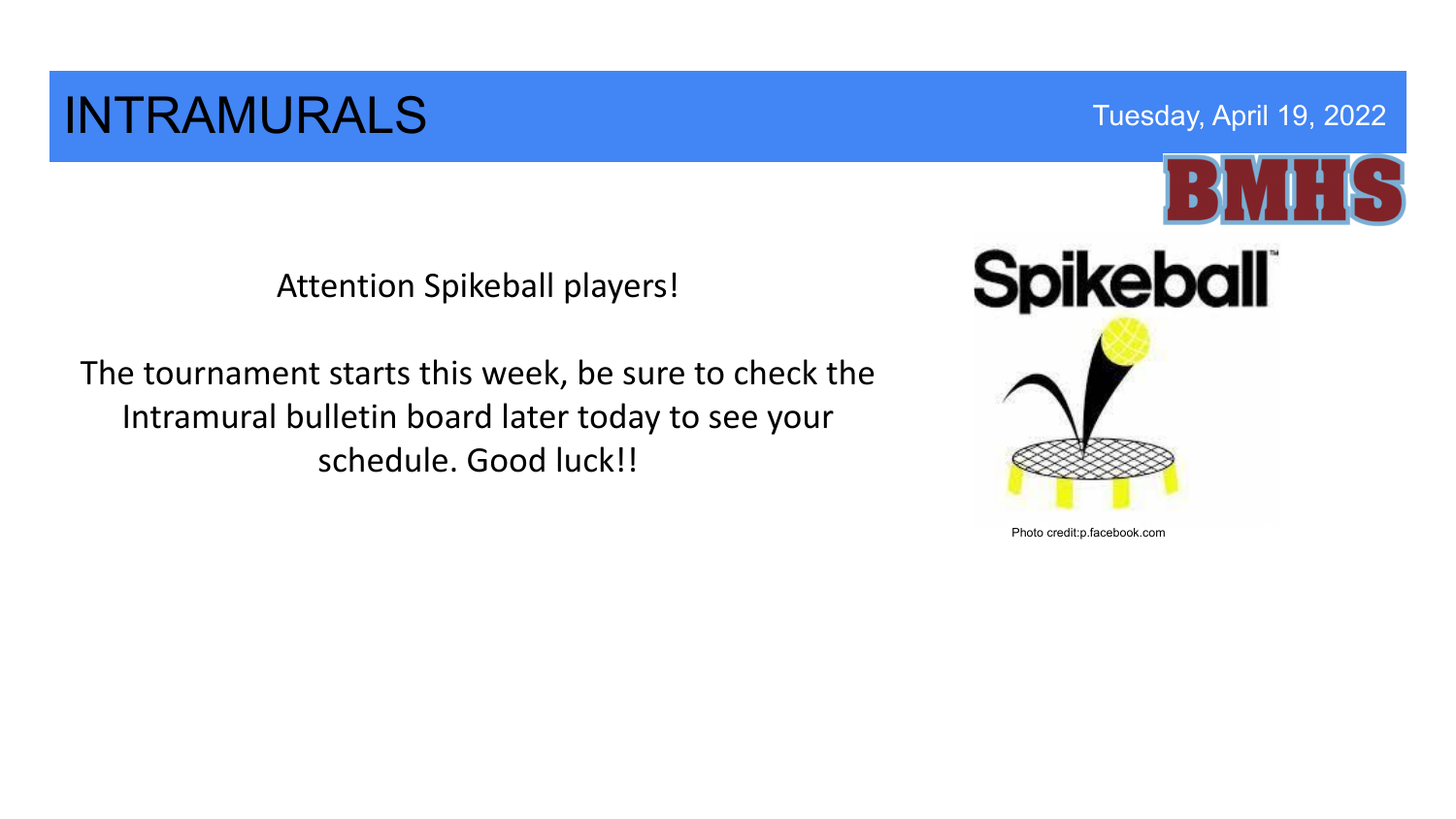### RELAY FOR LIFE THE THE THE THE THE THE THE TOP OF THE THE THE TUESDAY, April 19, 2022

Banting do not forget to register and take part in our Relay for Life fundraiser.

We have a long way to go to reach our **\$20,000** goal.

You could be the difference!

You can donate today at: [www.relayforlife.ca/banting](http://www.relayforlife.ca/banting)

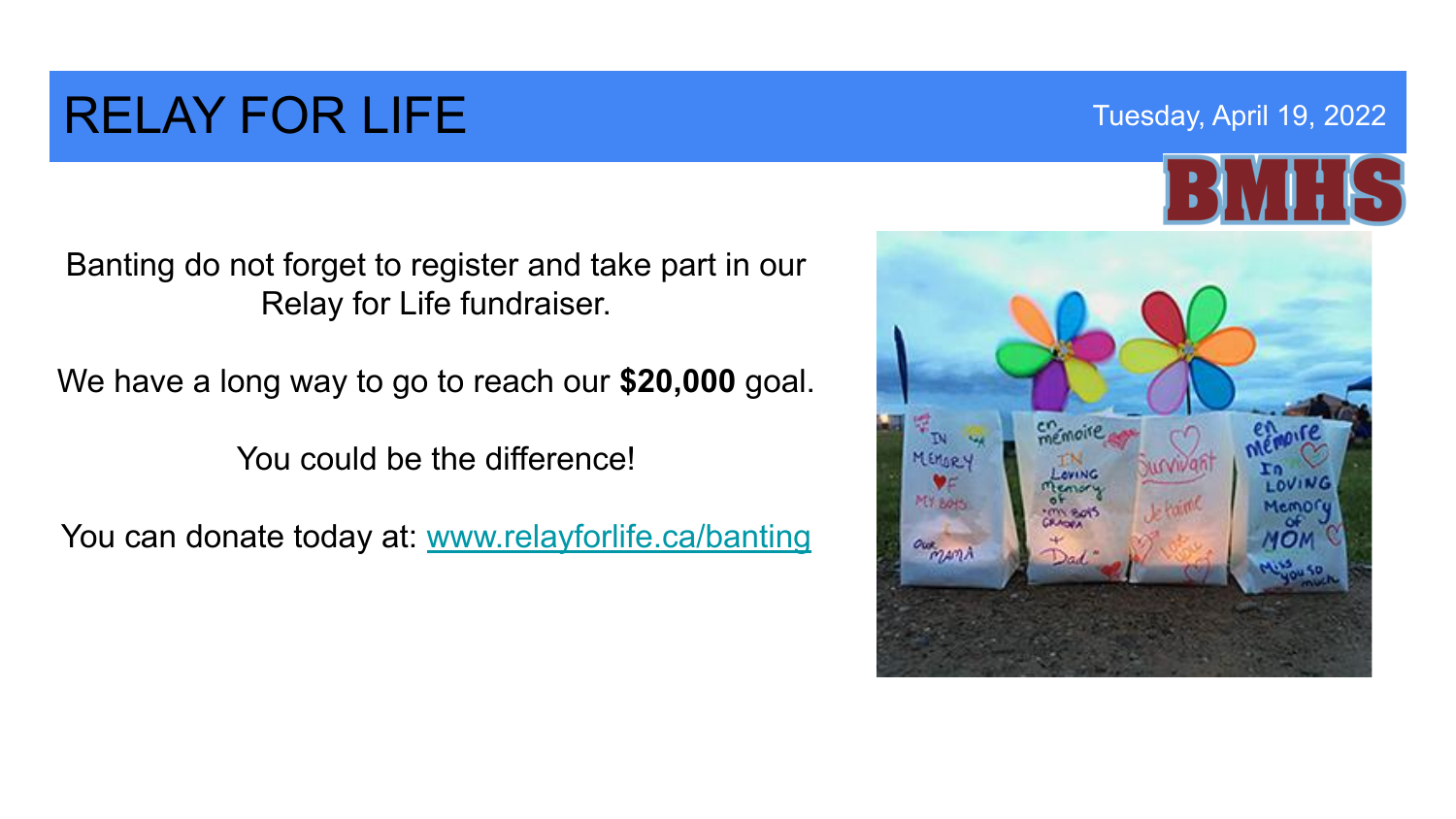### WELLNESS CHALLENGE THE THE TUESDAY, April 19, 2022

Do you want to win a freezie?

There is just 1 thing that you have to do.

Come out to this week's Wednesday Wellness challenge, Homeroom Homies. Junior students need to find a senior student that has the same first period from the same department. Or vice versa….Senior students, find a junior student with the same first period from the same department. Once you have found your homeroom homie, come to the front of the school to win your prize. See you there!

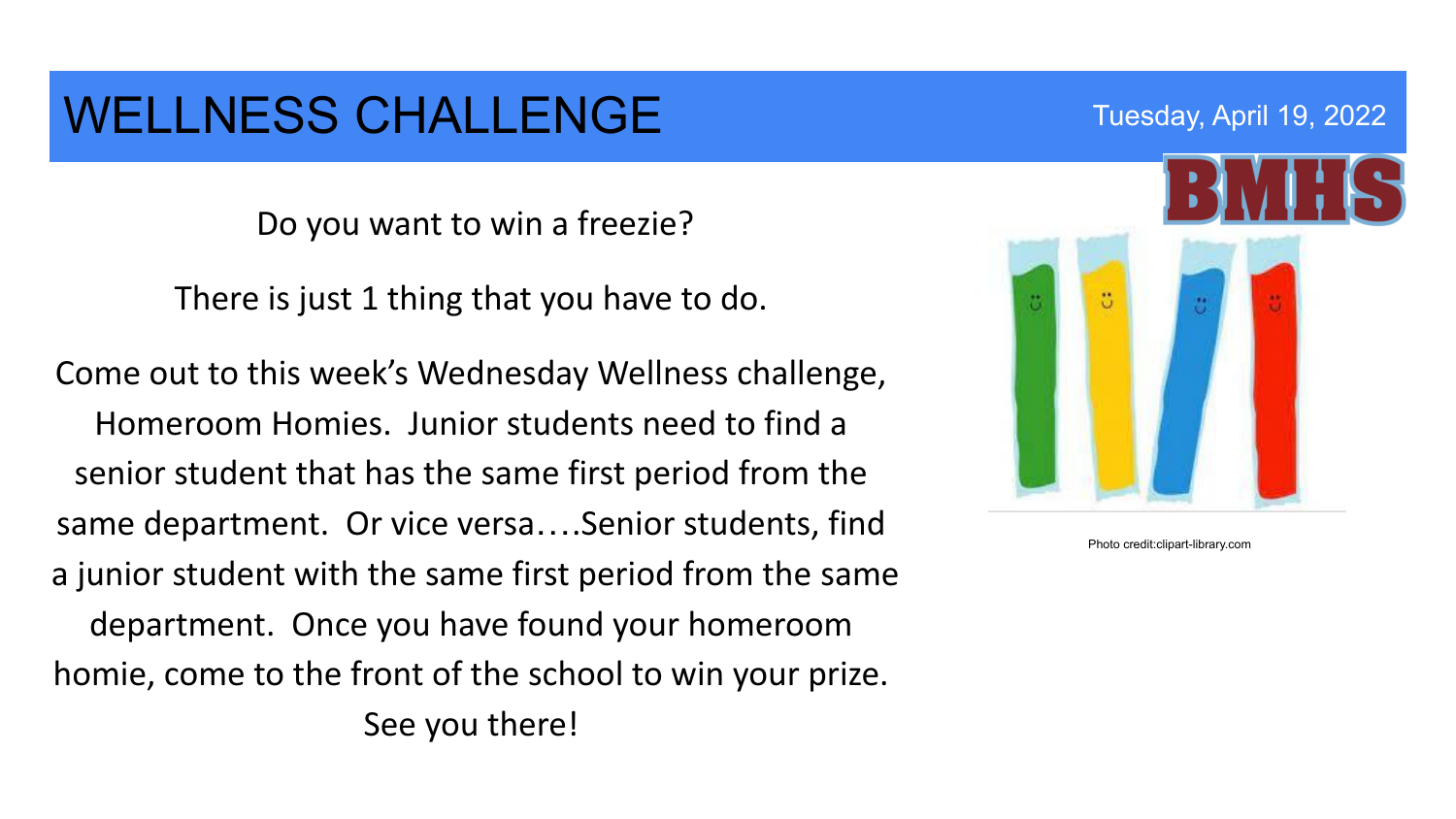### **VOLLEYBALL** Tuesday, April 19, 2022

This is a reminder that the Junior girls and junior boys are facing off against each other tomorrow in the large gym. Come watch the match during lunch.

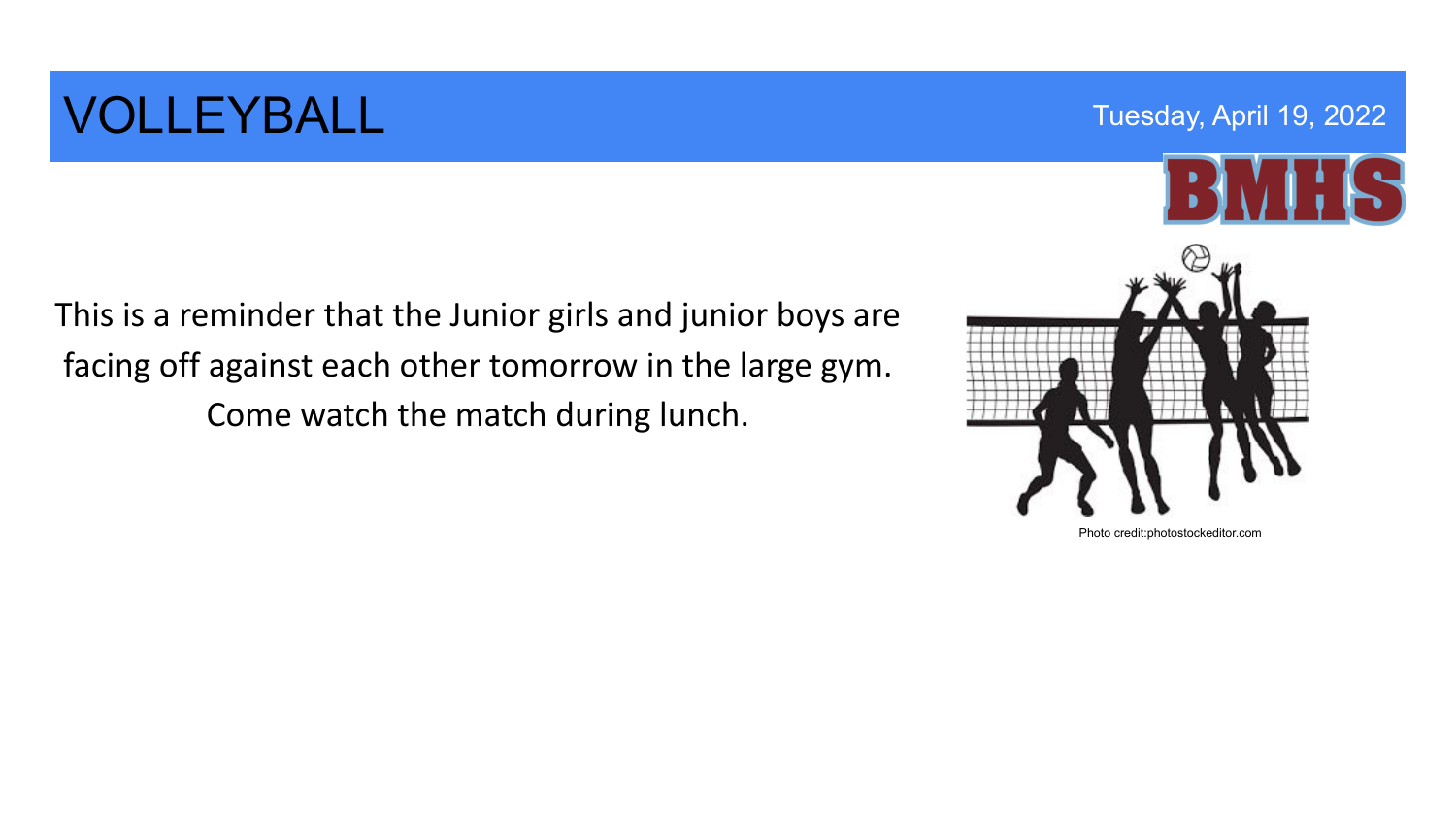### **IMPROV CLUB** Tuesday, April 19, 2022



Remember today is Improv/Drama club. It's always open to newcomers!

Come on out to room 207 from 11:00-11:30. Yearbook will be there today to take photos.



Photo credit:justthefunny.com

See you there!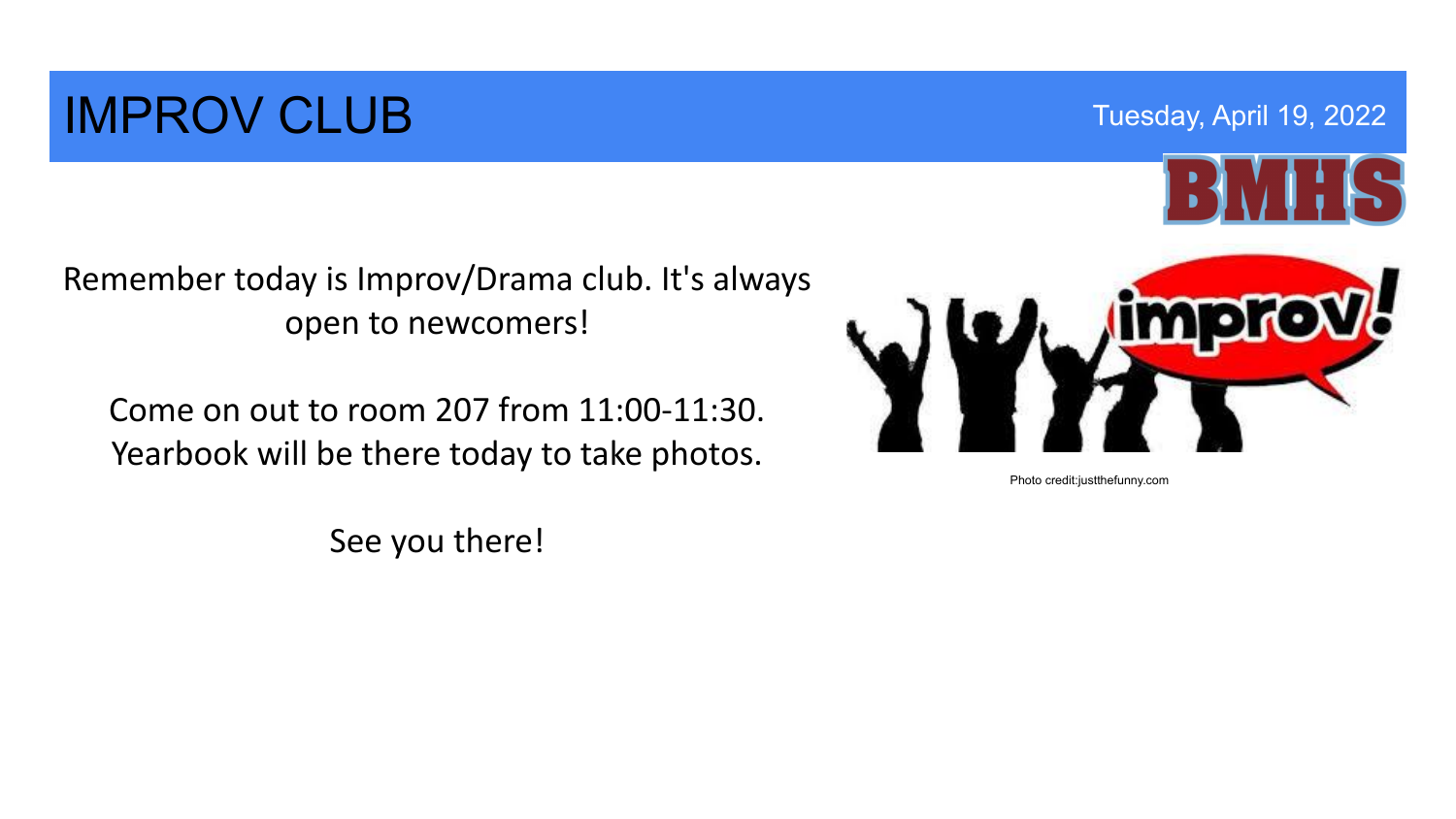### GIRLS SLO-PITCH Tuesday, April 19, 2022

The first Girls Slo-Pitch Tryout will be scheduled for Wednesday April  $20<sup>th</sup>$  following school (2:40pm) at GA Wright Athletic Field. Make sure to bring your glove and cleats!

Contact Mr. Knapp if you have any questions.

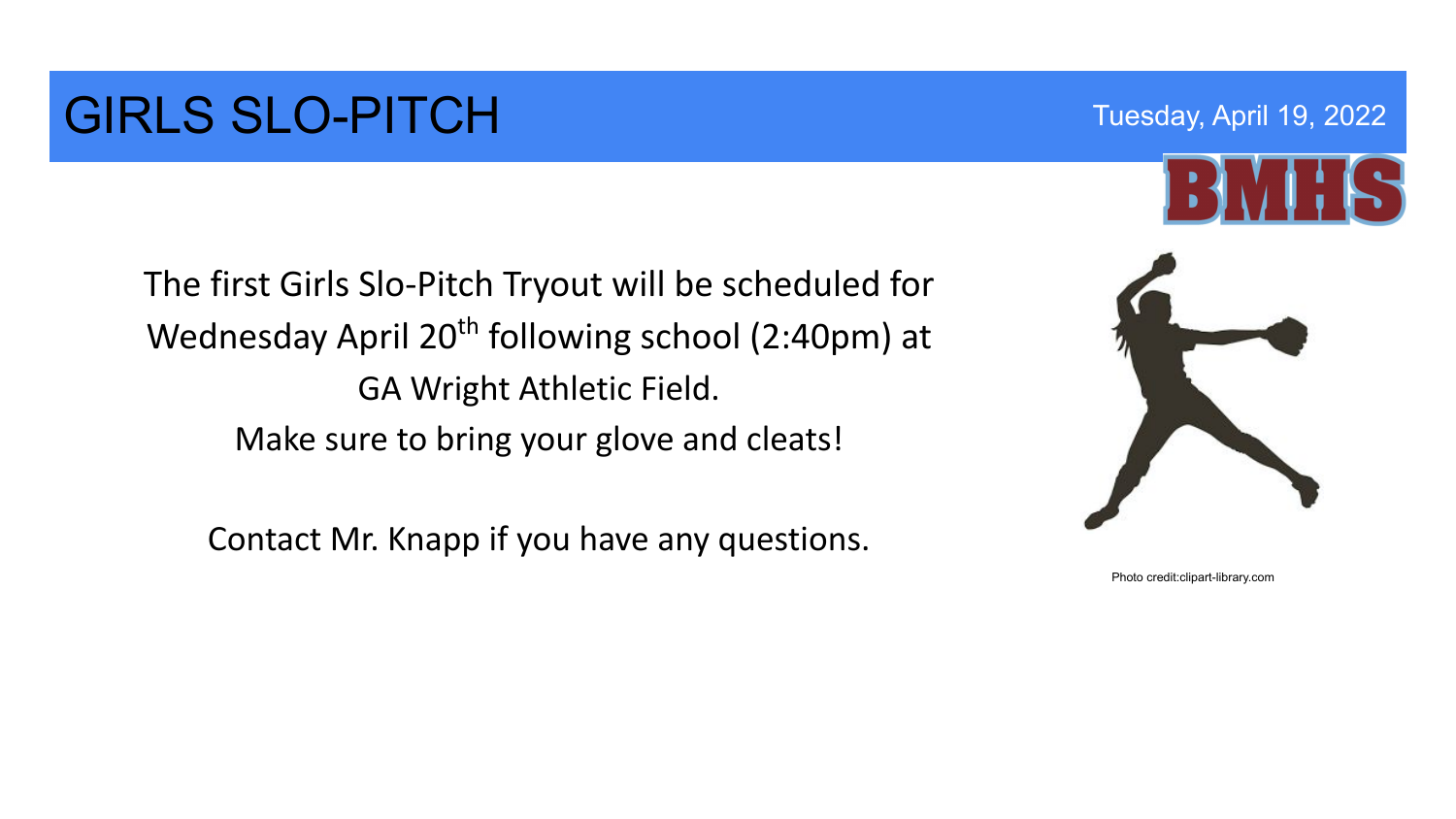### DEBATE TEAM TUESDAY Tuesday, April 19, 2022

Do you want to speak up? For something or someone? Have your opinions and ideas discussed and presented or to elaborate on others? Well look no further for just that than Banting's newly founded debate team. We will be meeting for the first time in room 221 of the History Hall on April the 20th during Lunch. No prior experience is required to join except for the willingness to debate, save the date!

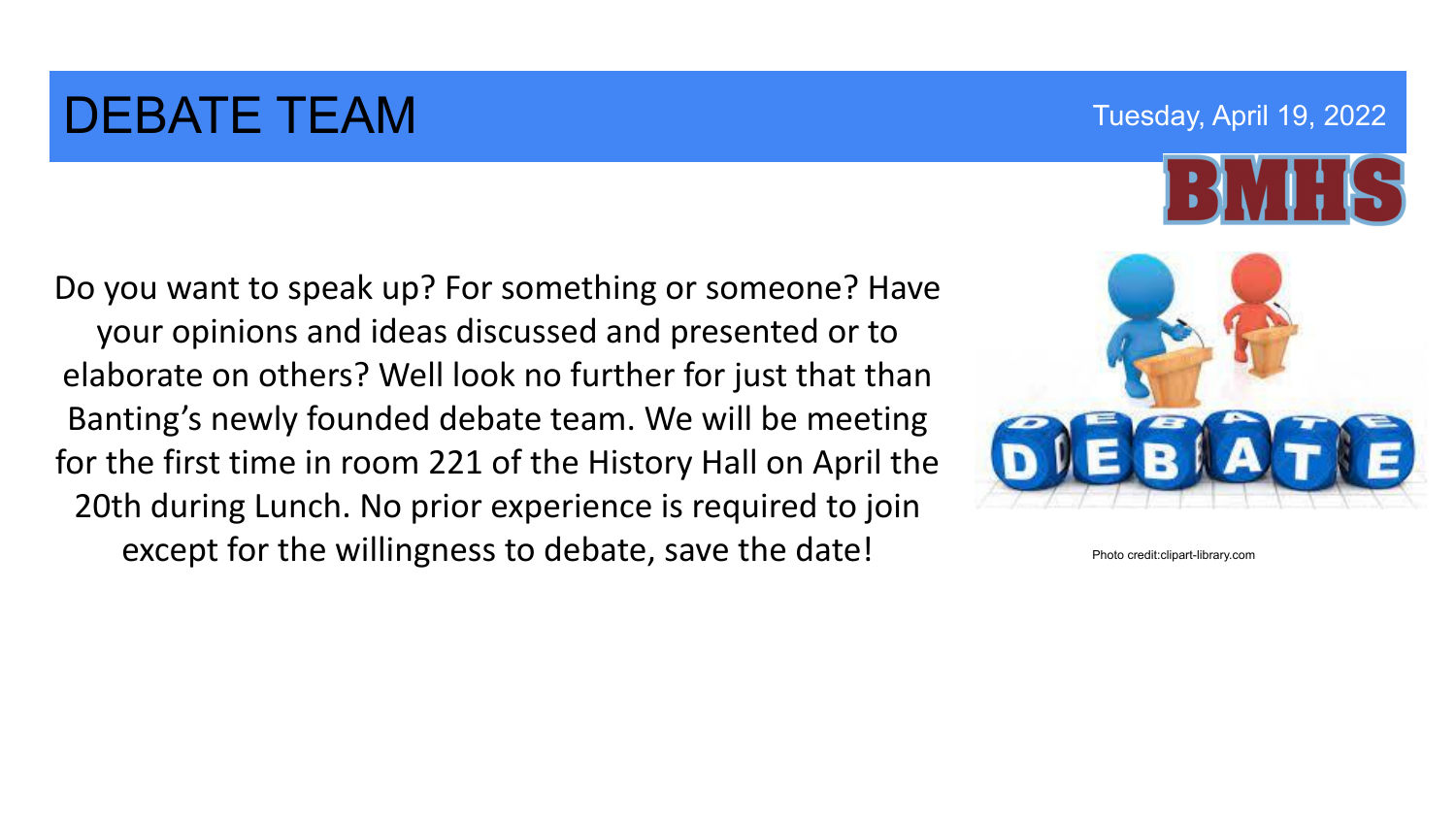### SUMMER COMPANY Tuesday, April 19, 2022



### **CALLING ALL STUDENTS!**

Ever had an idea for a company? Learning how to run your own student business is one of the best summer jobs you can have.

**Successful Participants Receive:** 

- Up to \$3,000 in funding
- Hands-on training
- Mentoring from local business leaders

Summer Company is open for applications

To learn more about this program and how to apply, come to the information session that will be hosted by Banting's Coop Department on April 20th, 2022 during period 2 class.

Registration is required to attend the information session. You can register in the Co-op department.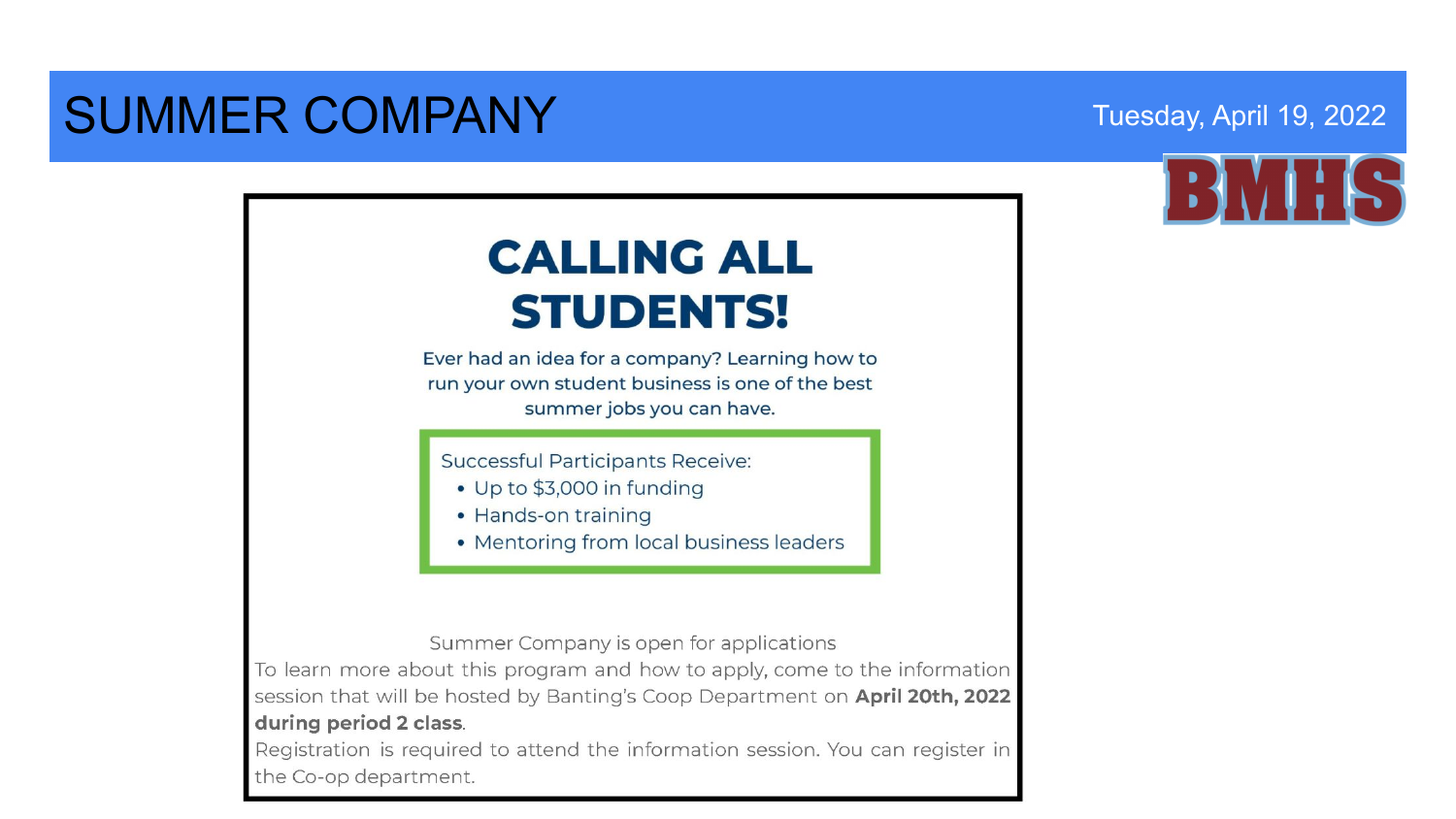### ACTIVE APRIL Tuesday, April 19, 2022